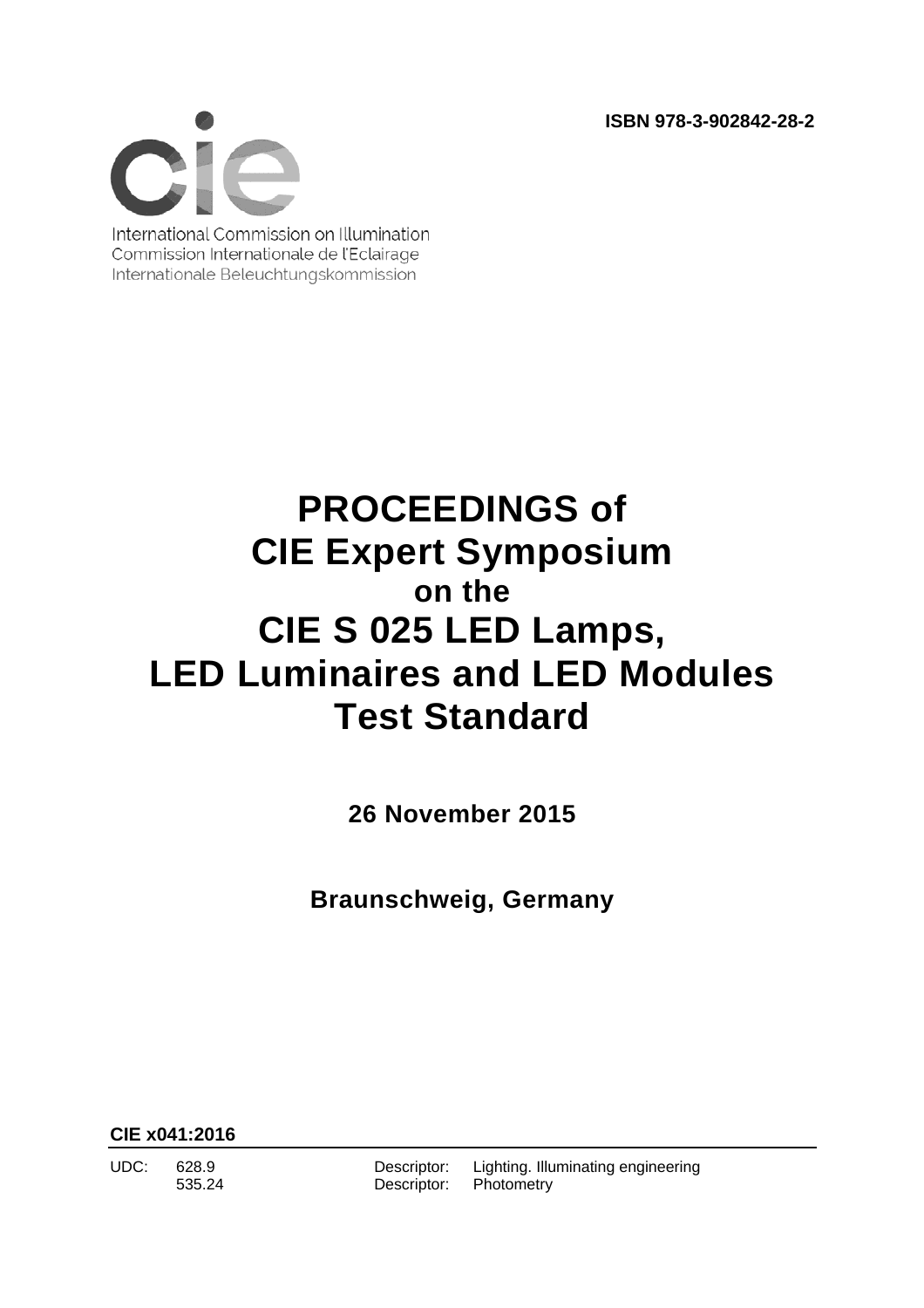Any mention of organizations or products does not imply endorsement by the CIE. Whilst every care has been taken in the compilation of any lists, up to the time of going to press, these may not be comprehensive.

Unless otherwise specified, no part of this publication may be reproduced or utilized in any form or by any means, electronic or mechanical, including photocopying and microfilm, without permission in writing from CIE Central Bureau at the address below.

CIE Central Bureau Babenbergerstrasse 9 A-1010 Vienna, AUSTRIA Tel: +43(1)714 31 87 e-mail: ciecb@cie.co.at www.cie.co.at

© CIE 2016 - All rights reserved